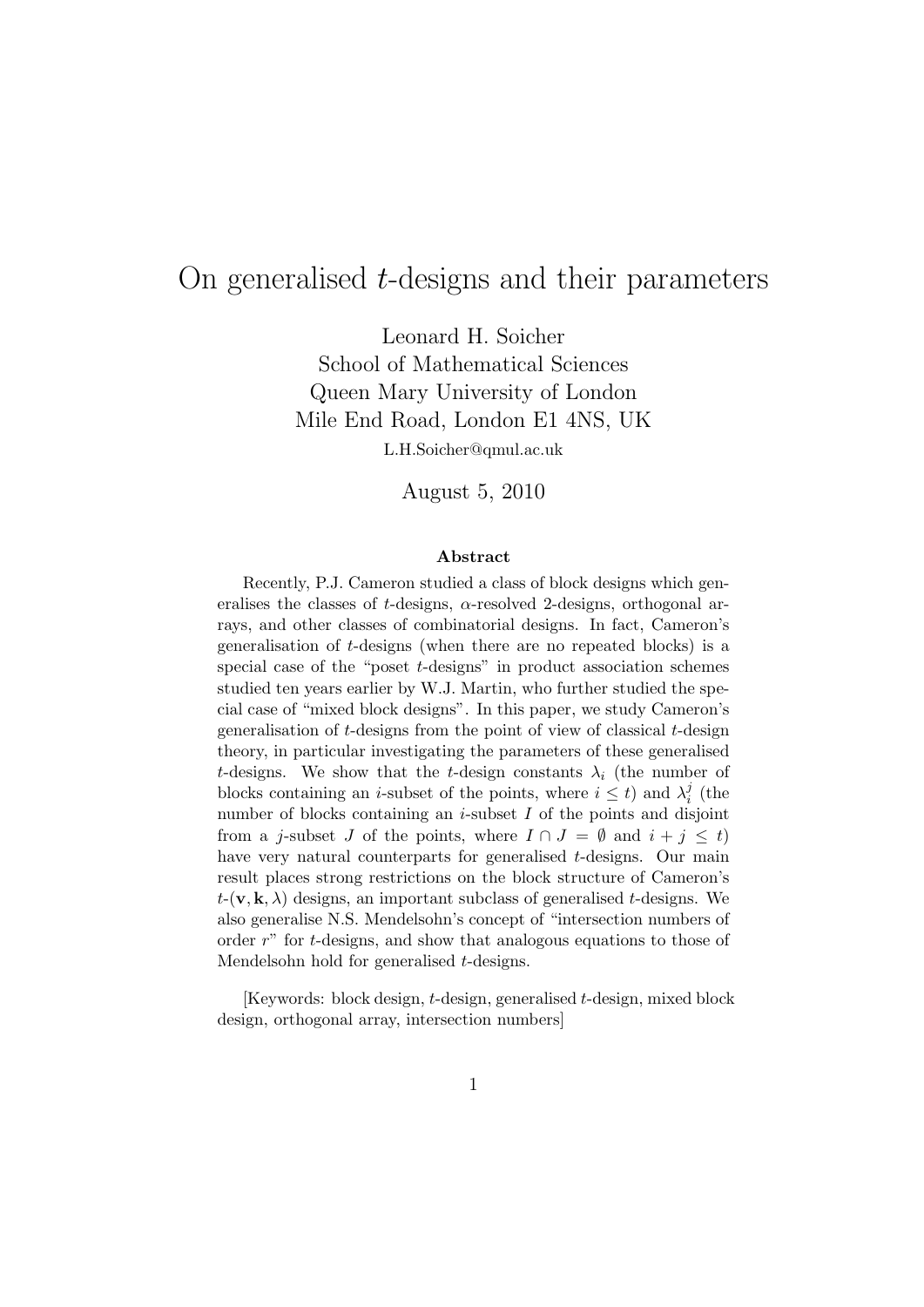#### 1 Introduction

Recently, P.J. Cameron [1] studied a class of block designs which generalises the classes of  $t$ -designs,  $\alpha$ -resolved 2-designs, orthogonal arrays, and other classes of combinatorial designs. His main interest was the possibility of using Markov chain methods to generate such designs with block size 3 and given parameters (such as 1-factorisations of complete graphs and Steiner triple systems) uniformly at random. In fact, Cameron's generalisation of tdesigns (when there are no repeated blocks) is a special case of the "poset  $\mathcal{T}$ designs" in product association schemes (in particular the "poset t-designs" in products of Johnson schemes) studied ten years earlier by W.J. Martin [6]. In  $[6]$ , Martin applies the theory of Delsarte T-designs to determine lower bounds on the number of blocks, and results on block intersections, for many classes of designs at once, implicitly including generalised t-designs. Martin [5] further studied in depth the special case of "mixed block designs". See also [7].

In this paper, we study Cameron's generalisation of t-designs from the point of view of classical t-design theory, in particular investigating the parameters of these generalised t-designs. We start by presenting some notation and definitions used in this paper, including defining exactly what we mean by a generalised t-design, as variants of this concept are given in Cameron's article [1].

Let V be a finite set and  $\mathbf{V} = (V_1, \ldots, V_m)$  an ordered partition of V. For S a subset of V, we define the V-height of S, denoted  $[S]_V$ , to be the m-vector of non-negative integers

$$
(|S \cap V_1|, \ldots, |S \cap V_m|).
$$

When the ordered partition  $V$  is clear from the context, we may just say height for V-height, and denote the height of S by [S]. (Note that if  $V = (V)$ ) then the V-height of a subset S of V is simply a vector with a single coordinate giving the size of S.)

Let  $\mathbf{r} = (r_1, \ldots, r_\ell), \, \mathbf{s} = (s_1, \ldots, s_m)$  be vectors of integers. We write  $\mathbf{r} \leq \mathbf{s}$  to mean that  $\ell = m$  and  $r_i \leq s_i$  for  $i = 1, \ldots, m$ . Now further suppose that  $\ell = m$  and  $s_1, \ldots, s_m$  are non-negative. We denote  $\sum_{i=1}^m s_i$  by  $|\mathbf{s}|$ , and define

$$
\begin{pmatrix} \mathbf{s} \\ \mathbf{r} \end{pmatrix} := \prod_{i=1}^{m} \begin{pmatrix} s_i \\ r_i \end{pmatrix},
$$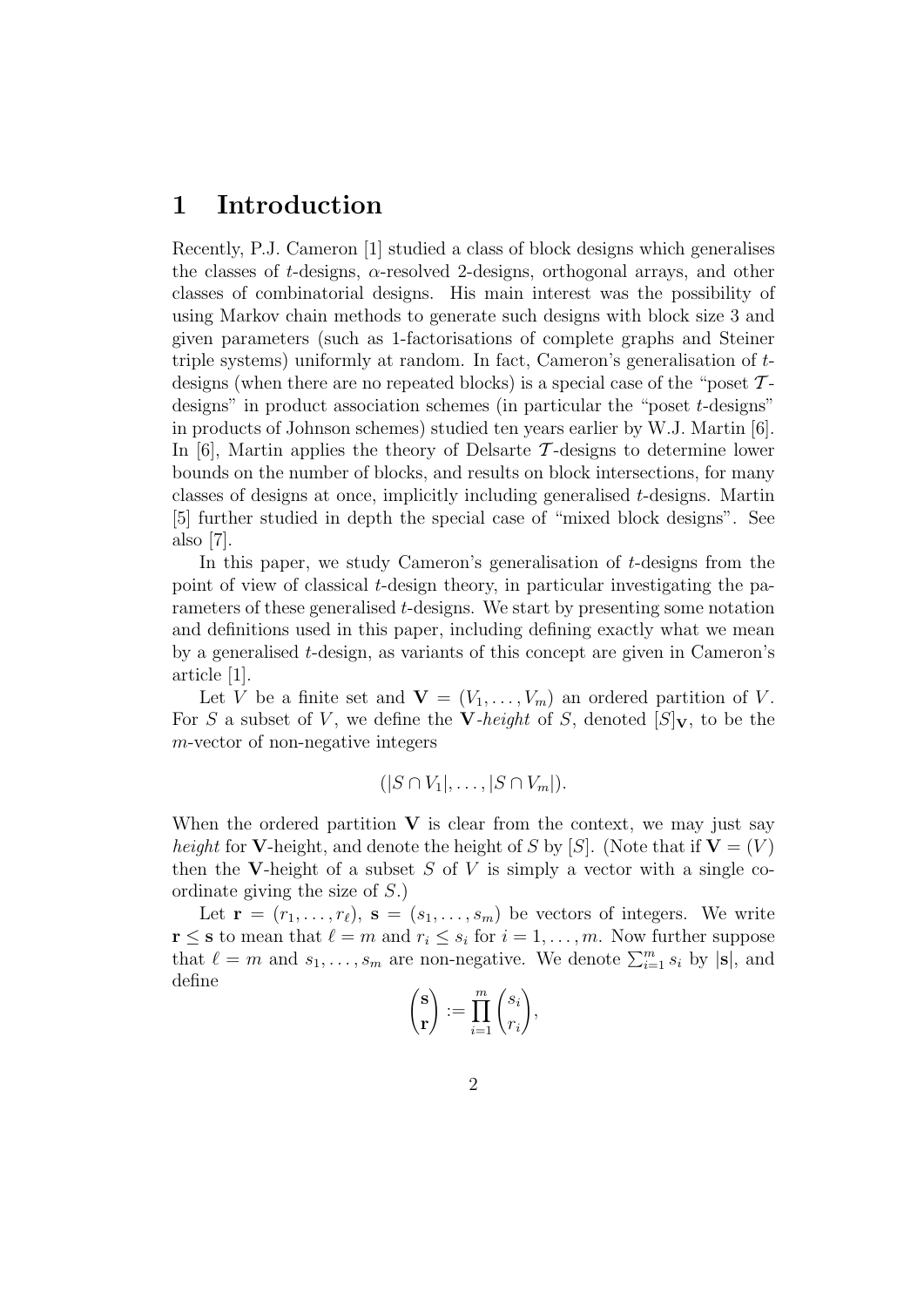with the convention that  $\binom{s_i}{r_i}$ ri  $= 0$  if  $r_i < 0$  or  $r_i > s_i$ . Thus, if V is a finite set, **V** an ordered partition of V, and  $S \subseteq V$ , with  $\mathbf{s} = [S]_{\mathbf{V}}$ , then  $|\mathbf{s}| = |S|$ , and  $\binom{s}{r}$ r ) is the number of subsets R of S having  $[R]_{\mathbf{V}} = \mathbf{r}$ .

A block design is an ordered pair  $(V, \mathcal{B})$ , such that V is a finite non-empty set, whose elements are called *points*, and  $\beta$  is a finite non-empty collection (multiset) of subsets of V called *blocks*. For  $t$  a non-negative integer, a  $t$ - $(v, k, \lambda)$  design (or simply a *t-design*) is a block design  $(V, \mathcal{B})$  satisfying:

- *V* has size  $v$ ;
- each block has the same size k, with  $k > 0$  and  $t \leq k$ ;
- each t-subset of V is contained in the same (positive) number  $\lambda$  of blocks.

For t a non-negative integer and V a finite non-empty set, a  $t-(\mathbf{v}, \mathbf{k}, (\lambda_t))$ *design* (or simply a *generalised t-design*) with *point-set* V is an ordered pair  $(V, \mathcal{B})$ , such that V is an ordered partition of V,  $(V, \mathcal{B})$  is a block design, and the following properties hold:

- *V* has **V**-height **v**;
- each block has the same V-height k, with each entry in k positive, and  $t \leq |\mathbf{k}|;$
- for every tuple **t** of non-negative integers satisfying  $|t| = t$  and  $t \leq k$ , each t-subset T of V having  $[T]_{\mathbf{V}} = \mathbf{t}$  is contained in the same (positive) number  $\lambda_{t}$  of blocks.

We call  $t, v, k, (\lambda_t)$  the parameters of a  $t-(v, k, (\lambda_t))$  design D. The sequence  $(\lambda_t)$ , if explicitly given, is with respect to some fixed total ordering (say lexicographic) of those **t** with  $|\mathbf{t}| = t$  and  $\mathbf{t} \leq \mathbf{k}$ . As we shall see, any one such  $\lambda_t$  determines the others. We denote by  $V(D)$  the point-set of D.

**Example 1** Let  $D := (\mathbf{V}, \mathcal{B})$ , where  $\mathbf{V} := (\{1, 2, 3, 4\}, \{5, 6, 7\})$  and

$$
\mathcal{B} := [\{1, 2, 5\}, \{3, 4, 5\}, \{1, 3, 6\}, \{2, 4, 6\}, \{1, 4, 7\}, \{2, 3, 7\}].
$$

Then  $V(D) = \{1, \ldots, 7\}$ , and D is a 2-((4, 3), (2, 1), ( $\lambda_{(1,1)}, \lambda_{(2,0)}$ )) design with  $\lambda_{(1,1)} = \lambda_{(2,0)} = 1$ .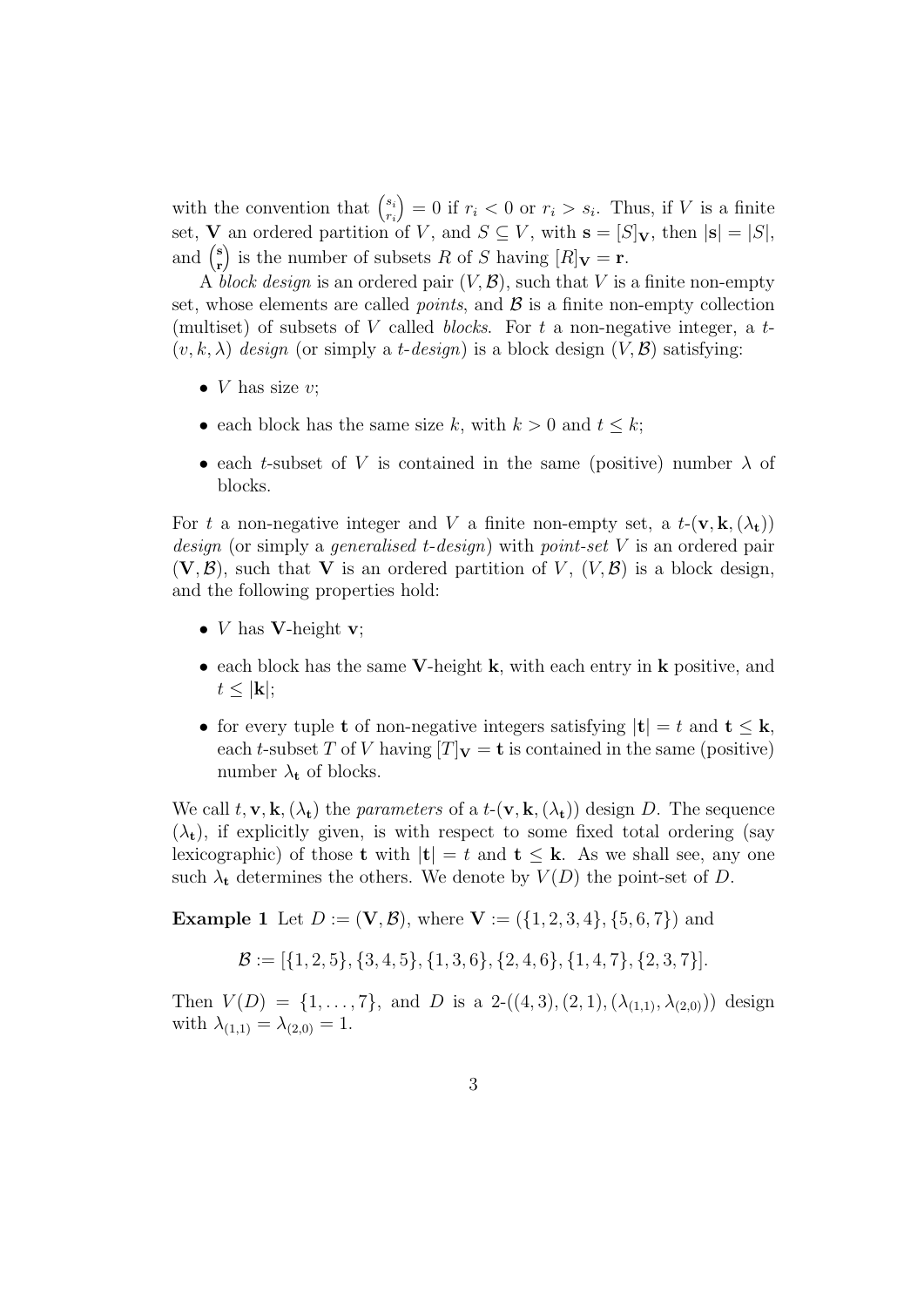Note that a  $t-(\mathbf{v}, \mathbf{k}, (\lambda_t))$  design with  $\mathbf{k} = (k)$  is the same thing as a tdesign with block size k, and a  $t$ - $(\mathbf{v}, (1, 1, \ldots, 1), (\lambda_t))$  design is the same thing as an orthogonal array of strength  $t$  (possibly over variable-size alphabets). The  $t$ -(**v**,  $(k_1, k_2)$ ,  $(\lambda_t)$ ) designs are the mixed block designs studied by Martin [5], where many constructions for these are given. Further examples and classes of generalised t-designs are given by Cameron [1].

Cameron [1] almost exclusively studies  $t$ - $(\mathbf{v}, \mathbf{k}, (\lambda_t))$  designs with  $\lambda_t = \lambda$ (a constant) for all **t**; these are called  $t-(\mathbf{v}, \mathbf{k}, \lambda)$  designs. (He also requires  $0 < t < |{\bf k}|$ , which we do not.) Thus, the design D in Example 1 is a 2- $((4, 3), (2, 1), 1)$  design. The main result of this paper is that a  $t-(\mathbf{v}, \mathbf{k}, \lambda)$ design with block size k and  $2 \le t \le k-2$  must have  $k \in \{v, (k), (k-1)\}$  $1, 1), (1, k - 1), (1, 1, \ldots, 1)\}.$ 

In the final section of this paper, we generalise Mendelsohn's concept of "intersection numbers of order  $r$ " for t-designs, and show that analogous equations to those of Mendelsohn  $[8]$  hold for generalised t-designs, and then apply the generalised equations to study a particular example.

# 2 Generalising the constants  $\lambda_i$  and  $\lambda_i^j$  of a t-design

In a  $t-(v, k, \lambda)$  design, when  $i \leq t$ , the number of blocks containing a given *i*-subset of the points is a constant  $\lambda_i := \lambda \begin{pmatrix} v-i \\ t-i \end{pmatrix}$  $t-i$  $\binom{k-i}{i-i}$  $t-i$  , not depending on the choice of *i*-subset. Here we prove an entirely analogous result for generalised  $t$ -designs, generalising Lemma 1.1 of  $[5]$ , and providing useful necessary conditions on the parameters of a generalised t-design.

**Proposition 2.1** Suppose  $D = (\mathbf{V}, \mathcal{B})$  is a t- $(\mathbf{v}, \mathbf{k}, (\lambda_t))$  design and  $I \subseteq$  $V(D)$ , with  $|I| \leq t$ . Then the number of blocks  $\lambda_I$  containing I is a constant  $\lambda_i$ , depending only on the parameters of D and the V-height i of I. Moreover,

$$
\lambda_i = \lambda_t \binom{v-i}{t-i} / \binom{k-i}{t-i},
$$

for all tuples **t** of non-negative integers with  $|\mathbf{t}| = t$  and  $\mathbf{i} \leq \mathbf{t} \leq \mathbf{k}$ .

*Proof.* If  $i \nleq k$ , then  $\lambda_I = \lambda_i := 0$ . Now let t be a tuple of non-negative integers, such that  $|\mathbf{t}| = t$  and  $\mathbf{i} \leq \mathbf{t} \leq \mathbf{k}$ . We count in two ways the number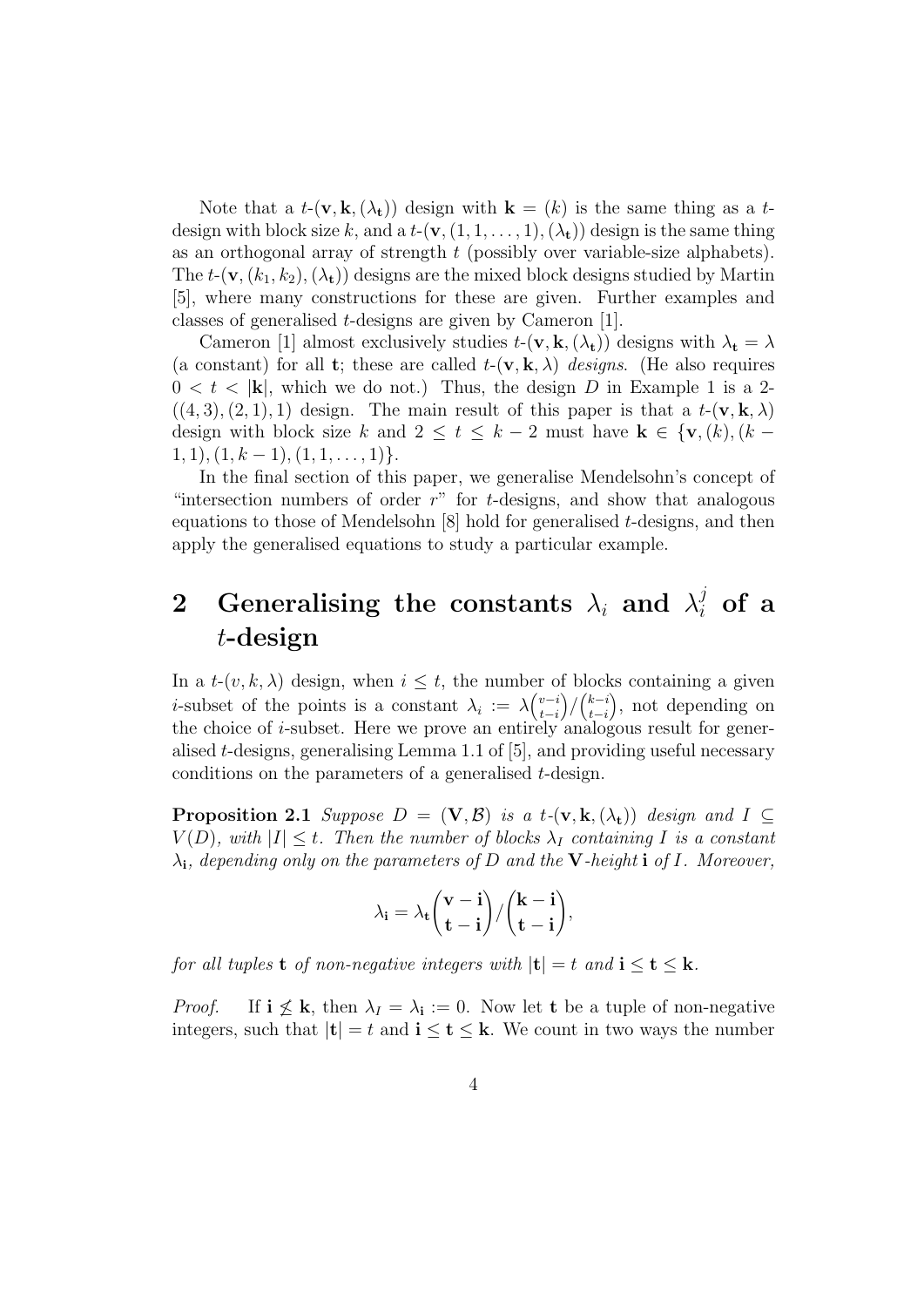N of ordered pairs  $(T, B)$ , such that B is a block of  $D, I \subseteq T \subseteq B$  and  $[T]_{\mathbf{V}} = \mathbf{t}$ . Each such T contributes exactly  $\lambda_{\mathbf{t}}$  pairs, so  $N = \begin{pmatrix} \mathbf{v} - \mathbf{i} \\ \mathbf{t} - \mathbf{i} \end{pmatrix}$  $\partial_{\mathbf{t}}$ . On t−i the other hand, each block B containing I contributes exactly  $\binom{k-i}{t-i}$  pairs, t−i so  $N = \lambda_I \begin{pmatrix} k-i \\ t-i \end{pmatrix}$ ). Thus  $\lambda_I = \lambda_i := \lambda_t \left(\begin{matrix} \mathbf{v} - \mathbf{i} \\ \mathbf{t} - \mathbf{i} \end{matrix}\right)$  $\binom{k-i}{i}$  $).$  $\blacksquare$ t−i t−i t−i

**Corollary 2.2** A generalised t-design is a generalised s-design for each  $s =$  $0, \ldots, t$ .

**Corollary 2.3** Let  $b = \lambda_{(0,...,0)}$  be the number of blocks of D. Then

$$
\lambda_{\mathbf{t}}\begin{pmatrix} \mathbf{v} \\ \mathbf{t} \end{pmatrix} = b\begin{pmatrix} \mathbf{k} \\ \mathbf{t} \end{pmatrix},
$$

for all tuples **t** of non-negative integers with  $|\mathbf{t}| = t$  and  $\mathbf{t} \leq \mathbf{k}$ . In particular, the sequence  $(\lambda_t)$  is determined by  $t, \mathbf{v}, \mathbf{k}$  and b.

**Example 2** Let  $H$  be the cyclic group of order 10 generated by

 $(1, 2, 3, 4, 5)(7, 8, 9, 10, 11, 12, 13, 14, 15, 16),$ 

and let B be the union of the H-orbits of the sets  $\{1, 2, 3, 9, 11, 14, 16\}$ ,  $\{1, 2, 4, 7, 10, 11, 13\}, \{1, 2, 6, 7, 8, 9, 11\}$  and  $\{1, 3, 6, 10, 11, 15, 16\}$ . The reader can verify that

$$
E := ((\{1, \ldots, 6\}, \{7, \ldots, 16\}), \mathcal{B})
$$

is a 2-((6, 10), (3, 4), ( $\lambda_{(0,2)} = 4$ ,  $\lambda_{(1,1)} = 6$ ,  $\lambda_{(2,0)} = 6$ )) design. (The design E was found using the function BlockDesigns in the DESIGN package [10] for GAP [3]. Indeed, using this function it is easy to classify, up to isomorphism, the 36 H-invariant generalised 2-designs with the same parameters as  $E$ .) Now any generalised 2-design with the same parameters as  $E$  is also a 1- $((6, 10), (3, 4), (\lambda_{(0,1)} = 12, \lambda_{(1,0)} = 15))$  design, and also a  $0-((6, 10), (3, 4), 30)$ design.

In a  $t-(v, k, \lambda)$  design, when  $i + j \leq t$ , the number of blocks containing an *i*-subset  $I$  of the points and disjoint from a *j*-subset  $J$  of the points, with  $I \cap J = \emptyset$ , is a constant  $\lambda_i^j$  $\frac{j}{i}:=\lambda\binom{v-i-j}{k-i}$  $k-i$  $\binom{v-t}{k-t}$  $k-t$  , not depending on the choice of *i*-subset or disjoint *j*-subset (see [9]). Here we prove an entirely analogous result for generalised t-designs. In addition, the proof will generalise the usual "intersection triangles" for t-designs and Steiner systems.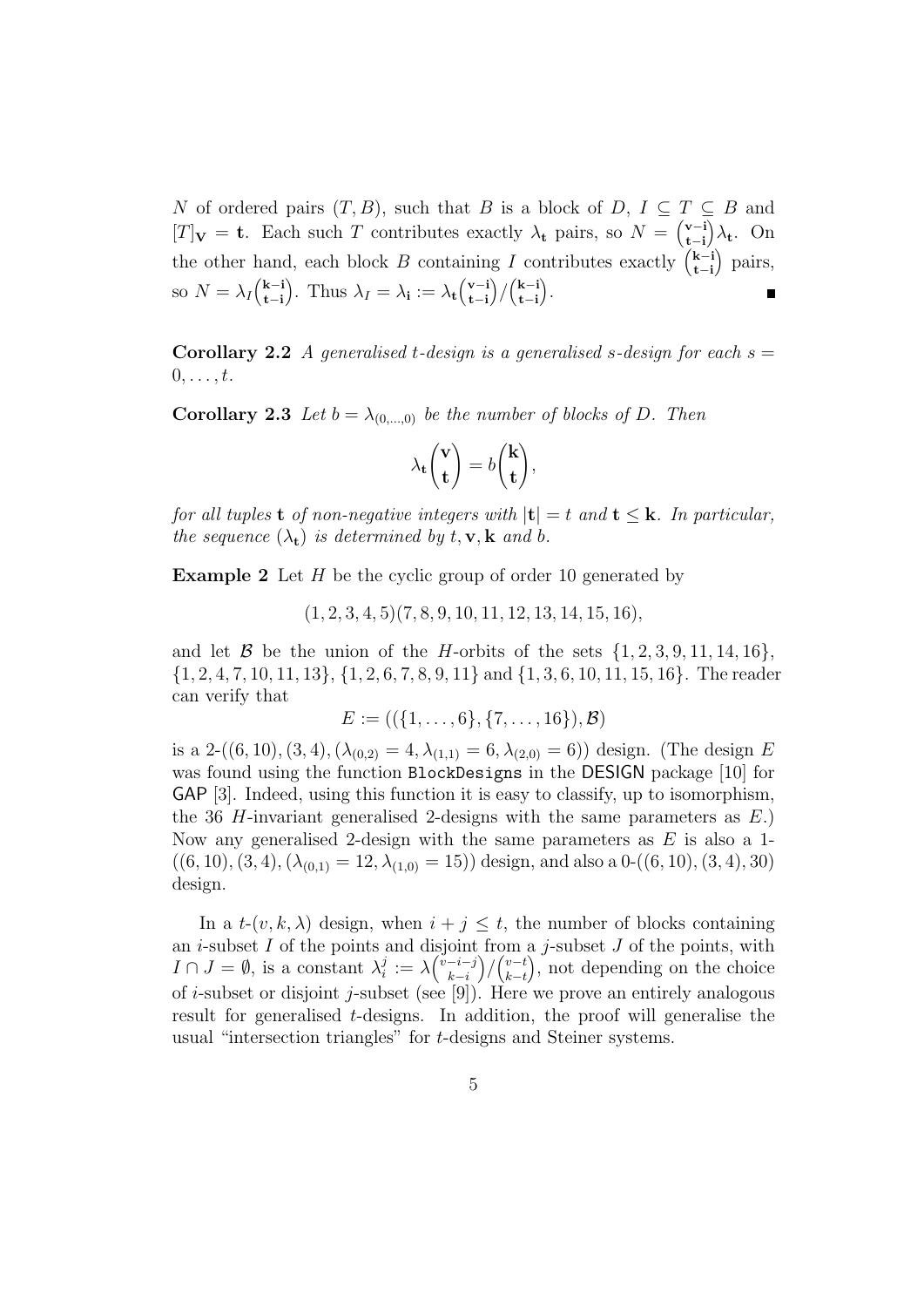**Proposition 2.4** Suppose  $D = (\mathbf{V}, \mathcal{B})$  is a t- $(\mathbf{v}, \mathbf{k}, (\lambda_t))$  design. Let  $I, J \subset$  $V(D)$ ,  $I \cap J = \emptyset$ , and suppose that  $|I \cup J| \leq t$ , or D is a t-(**v**, **k**, 1) design and  $I \cup J$  is contained in some block of D. Then the number  $\lambda_I^J$  of blocks containing I and disjoint from J is a constant  $\lambda_i^j$  $\frac{J}{i}$ , depending only on the parameters of  $D$  and the V-heights i and j of  $I$  and  $J$  respectively. Moreover, if  $|i + j| < t$  and b is the number of blocks of D, then

$$
\lambda_{\mathbf{i}}^{\mathbf{j}} = b \binom{\mathbf{v} - \mathbf{i} - \mathbf{j}}{\mathbf{k} - \mathbf{i}} / \binom{\mathbf{v}}{\mathbf{k}} = \lambda_{\mathbf{t}} \binom{\mathbf{v} - \mathbf{i} - \mathbf{j}}{\mathbf{k} - \mathbf{i}} / \binom{\mathbf{v} - \mathbf{t}}{\mathbf{k} - \mathbf{t}},
$$

for all tuples **t** of non-negative integers with  $|\mathbf{t}| = t$  and  $\mathbf{t} \leq \mathbf{k}$ .

*Proof.* We shall use the following notation. For  $\mathbf{u} = (u_1, \dots, u_m)$  an mtuple of integers, and  $\ell \in \{1, \ldots, m\}$ , let

$$
\mathbf{u}(\ell+):=(u_1,\ldots,u_{\ell-1},u_{\ell}+1,u_{\ell+1},\ldots,u_m),
$$
  

$$
\mathbf{u}(\ell-):=(u_1,\ldots,u_{\ell-1},u_{\ell}-1,u_{\ell+1},\ldots,u_m).
$$

We proceed by induction on |j|, the size of J. If  $|j| = 0$  then  $J = \emptyset$ . We then have  $\lambda_I^J = \lambda_i$  if  $|I| \leq t$ , and otherwise, by assumption, I is contained in a unique block, so  $\lambda_I^J = 1$ .

Now suppose  $|\mathbf{j}| > 0$ ,  $\mathbf{j} = (j_1, \ldots, j_m)$ , and  $\mathbf{V} = (V_1, \ldots, V_m)$ . Choose  $\ell$ such that  $j_{\ell} > 0$  and let  $a \in J \cap V_{\ell}$ . Then  $a \notin I$ , and

$$
\lambda_I^J = \lambda_I^{J \setminus \{a\}} - \lambda_{I \cup \{a\}}^{J \setminus \{a\}}.
$$

Thus, by induction, for every  $\ell \in \{1, \ldots, m\}$  such that  $j_{\ell} > 0$ , we have:

$$
\lambda^J_I=\lambda^{\mathbf{j}}_{\mathbf{i}}:=\lambda^{\mathbf{j}(\ell-)}_{\mathbf{i}}-\lambda^{\mathbf{j}(\ell-)}_{\mathbf{i}(\ell+)}.
$$

In particular,  $\lambda_I^J$  depends only on the parameters of D and i and j.

Now let b be the number of blocks of  $D$ , and let **i**, **j** be tuples of nonnegative integers, with  $\mathbf{i} + \mathbf{j} \leq \mathbf{v}$  and  $|\mathbf{i} + \mathbf{j}| \leq t$ . To establish the stated formulae for the constant  $\lambda_i^j$  $\mathbf{j}_{\mathbf{i}}$ , we count in two ways the number N of ordered triples  $(I, J, B)$ , such that  $I, J \subseteq V(D)$ ,  $I \cap J = \emptyset$ ,  $[I]_{\mathbf{V}} = \mathbf{i}$ ,  $[J]_{\mathbf{V}} = \mathbf{j}$ ,  $B$  is a block,  $I \subseteq B$ , and  $J \cap B = \emptyset$ . There are  $\binom{v}{i}$ i ) choices for  $I$ , for each  $I$  there are v−i j ) choices for J, and for each I and J there are  $\lambda_i^j$  $\mathbf{J}_i$  choices for  $B$ , so  $N = \begin{pmatrix} \mathbf{v} \\ \mathbf{i} \end{pmatrix}$ i v−i j  $\big) \lambda_{\mathbf{i}}^{\mathbf{j}}$ <sup>1</sup>. For the second count, there are b choices for B, for each B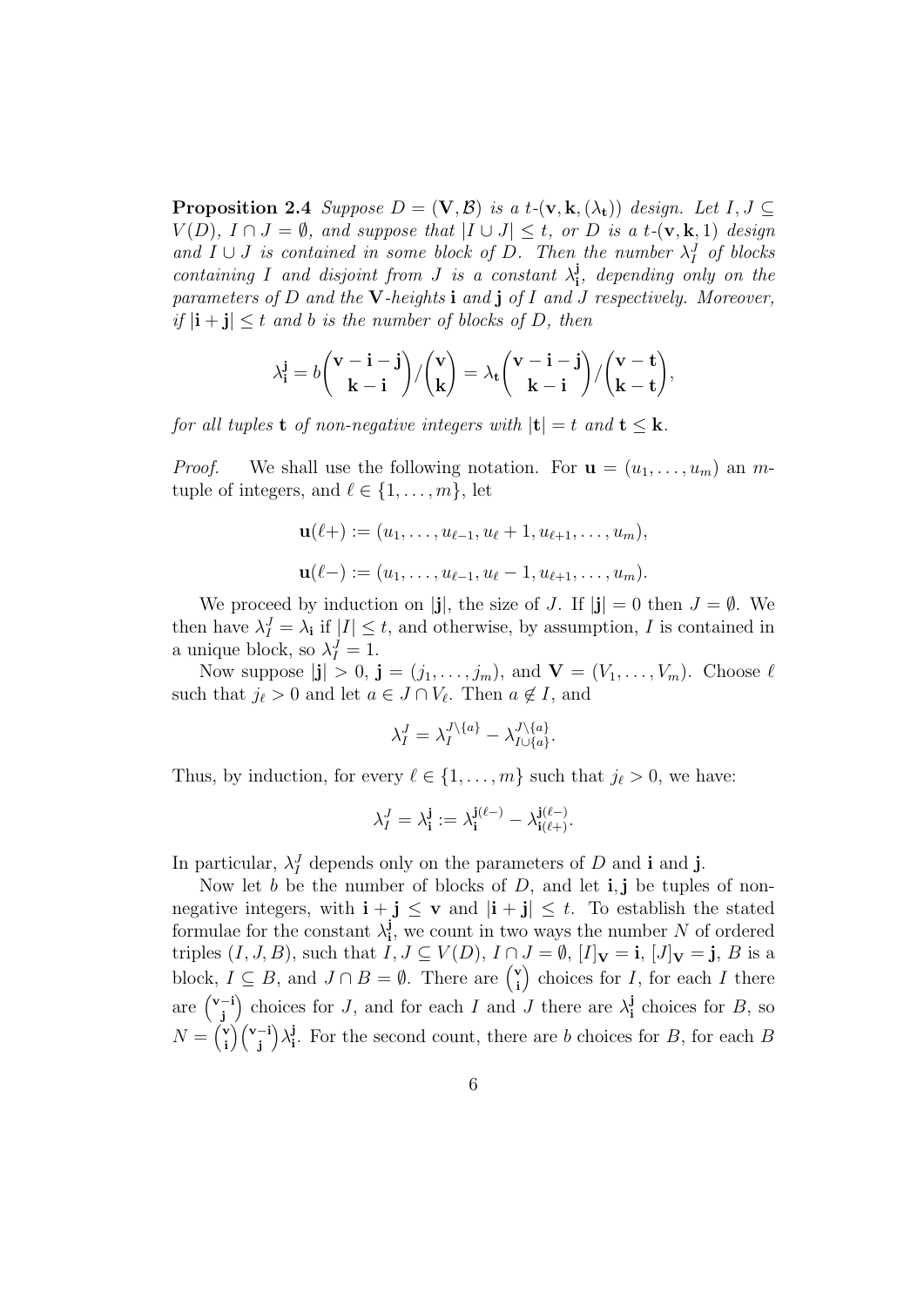there are  $\binom{k}{i}$ i ) choices for I, and for each B and I there are  $\binom{v-k}{i}$ j choices for J, so  $N = b\binom{k}{i}$ i v−k j . Thus

$$
\lambda_{\mathbf{i}}^{\mathbf{j}} = \frac{b {k \choose \mathbf{i}} {v-k \choose \mathbf{j}} }{{v \choose \mathbf{i}} {v - \mathbf{i} \choose \mathbf{j}}} = b {v - \mathbf{i} - \mathbf{j} \choose \mathbf{k} - \mathbf{i}} / {v \choose \mathbf{k}}.
$$

Now, by Corollary 2.3, for all tuples **t** of non-negative integers with  $|\mathbf{t}| = t$ and  $t \leq k$ , we have

$$
\lambda^{\mathbf{j}}_{\mathbf{i}} = \frac{\lambda_{\mathbf{t}} {\binom{v}{\mathbf{t}}} {\binom{v-i-\mathbf{j}}{\mathbf{k}-\mathbf{i}}} }{{\binom{\mathbf{k}}{\mathbf{t}}} {\binom{v}{\mathbf{k}}} } = \lambda_{\mathbf{t}} {\binom{v - \mathbf{i} - \mathbf{j}}{\mathbf{k} - \mathbf{i}}} / {\binom{v - \mathbf{t}}{\mathbf{k} - \mathbf{t}}}.
$$

#### 3 The block structure of  $t$ -(v, k,  $\lambda$ ) designs

In this section, we determine strong restrictions on the block structure of a generalised t-design with constant  $\lambda_t$ .

**Lemma 3.1** Suppose  $D = (\mathbf{V}, \mathcal{B})$  is a t- $(\mathbf{v}, \mathbf{k}, \lambda)$  design with  $t > 0$ , and let  $I \subseteq V(D)$ , with  $|I| = t-1$  and  $[I]_{\mathbf{V}} = (i_1, \ldots, i_m) \leq \mathbf{k} = (k_1, \ldots, k_m)$ . Then, for each j with  $k_j > i_j$ , the number of blocks of D containing I is equal to

$$
\lambda(v_j - i_j)/(k_j - i_j).
$$

Proof. This follows from Proposition 2.1.

Е

**Lemma 3.2** Suppose  $D = (\mathbf{V}, \mathcal{B})$  is a t- $(\mathbf{v}, \mathbf{k}, \lambda)$  design with  $t > 0$ ,  $\mathbf{v} =$  $(v_1, \ldots, v_m)$ ,  $\mathbf{k} = (k_1, \ldots, k_m)$ , block size  $k \geq t+1$ , and with  $k_i = v_i$  for some i. Then  $\mathbf{k} = \mathbf{v}$ .

*Proof.* Without loss of generality, suppose  $k_1 = v_1$ , and to obtain a contradiction, assume  $k \neq v$ . Then  $m > 1$ , and we can suppose, without loss of generality, that  $k_2 < v_2$ . Now take  $I \subseteq V$  with  $|I| = t - 1$  and  $[I]_{\mathbf{V}} = (i_1, \ldots, i_m) \leq \mathbf{k}$ , such that  $k_1 - i_1 \geq 1$  and  $k_2 - i_2 \geq 1$  (this is possible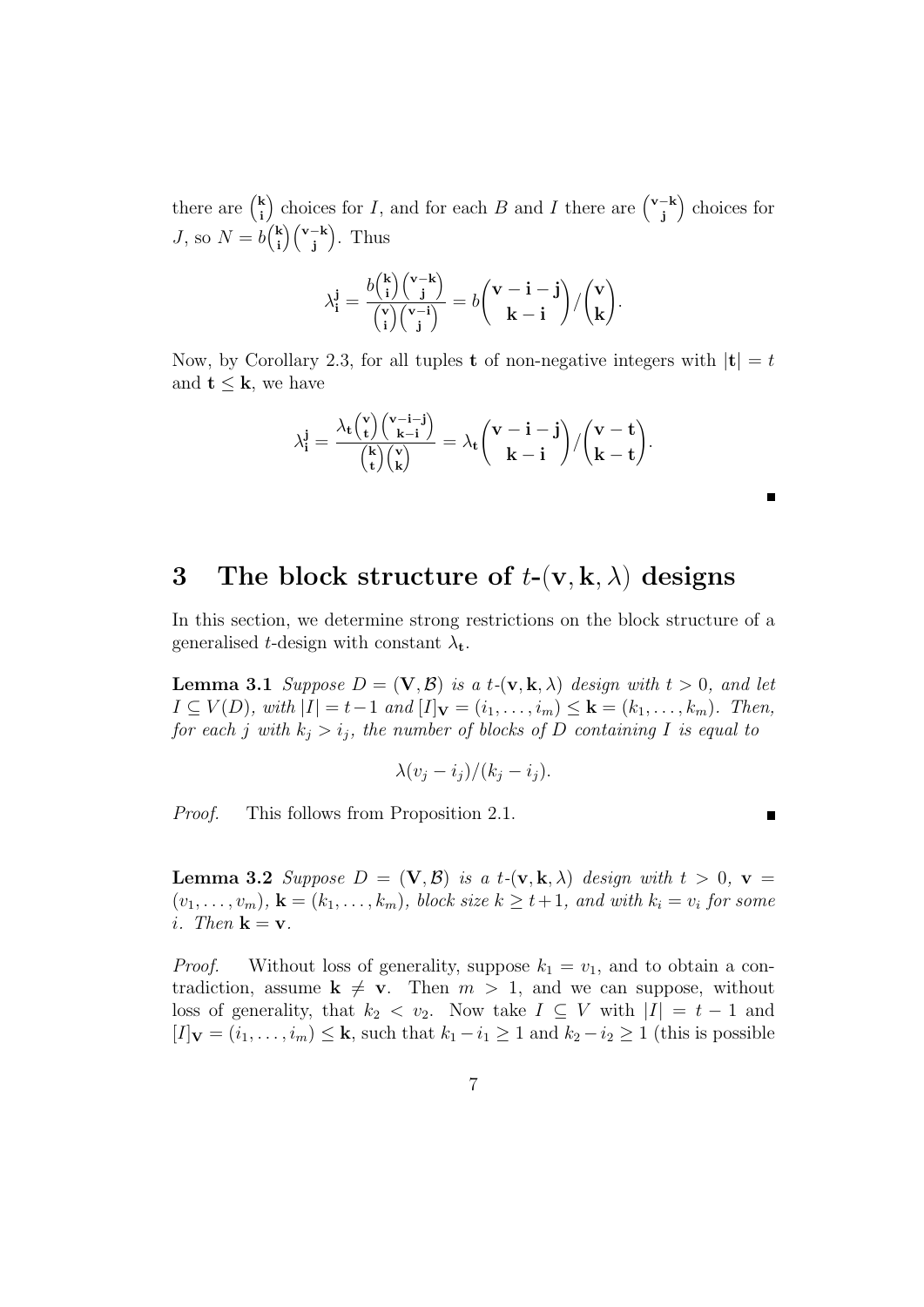since  $t > 0$  and  $k \geq t + 1$ . Now, applying Lemma 3.1, we get that the number of blocks containing  $I$  is equal to

$$
\lambda(v_1 - i_1)/(k_1 - i_1) = \lambda,
$$

and is also equal to

$$
\lambda(v_2 - i_2)/(k_2 - i_2) > \lambda,
$$

a contradiction.

**Theorem 3.3** Suppose D is a t- $(v, k, \lambda)$  design with  $t \geq 2$  and block size  $k \geq t + 2$ . Then  $\mathbf{k} \in \{\mathbf{v}, (k), (k-1, 1), (1, k-1), (1, 1, \ldots, 1)\}.$ 

*Proof.* Suppose  $D = (\mathbf{V}, \mathcal{B}), \mathbf{v} = (v_1, \ldots, v_m)$  and  $\mathbf{k} = (k_1, \ldots, k_m)$ . If  $m = 1$  then  $\mathbf{k} = (k)$ , and there is nothing to prove. We shall consider the cases  $m = 2$  and  $m > 3$  separately.

Suppose  $m = 2$ . If  $k_1 = 1$  or  $k_2 = 1$  there is nothing to prove, and so we assume that  $k_1, k_2 \geq 2$ . Now take  $U \subseteq V(D)$  with  $|U| = t - 2$  and  $[U]_{\mathbf{V}} = (u_1, u_2)$ , such that  $k_1 - u_1 \geq 2$  and  $k_2 - u_2 \geq 2$  (this is possible since  $t \geq 2$  and  $k \geq t + 2$ ). Let  $\mathbf{V} = (V_1, V_2)$ , let  $a_i \in V_i \setminus U$  and let  $n_i$  be the number of blocks containing  $U \cup \{a_i\}$  (i = 1, 2). Now, applying Lemma 3.1, we have:

$$
n_1 = \lambda (v_1 - (u_1 + 1))/(k_1 - (u_1 + 1)) = \lambda (v_2 - u_2)/(k_2 - u_2),
$$
  
\n
$$
n_2 = \lambda (v_1 - u_1)/(k_1 - u_1) = \lambda (v_2 - (u_2 + 1))/(k_2 - (u_2 + 1)).
$$

Thus

$$
(v_1 - u_1 - 1)(k_2 - u_2) = (v_2 - u_2)(k_1 - u_1 - 1),
$$
\n(1)

$$
(v_1 - u_1)(k_2 - u_2 - 1) = (v_2 - u_2 - 1)(k_1 - u_1).
$$
 (2)

Subtracting  $(2)$  from  $(1)$ , we obtain

$$
-k_2 + u_2 + v_1 - u_1 = -v_2 + u_2 + k_1 - u_1,
$$

and so  $v_1 + v_2 = k_1 + k_2$ , and since  $0 \le k_i \le v_i$ , we must have  $k_1 = v_1$  and  $k_2 = v_2$ ; that is,  $\mathbf{k} = \mathbf{v}$ .

Suppose now  $m \geq 3$  and  $\mathbf{k} \neq (1, 1, \ldots, 1)$ . Without loss of generality,  $k_1 \geq 2$ . Now take  $U \subseteq V$  with  $|U| = t-2$  and  $|U|_{\mathbf{V}} = (u_1, \ldots, u_m) \leq \mathbf{k}$ , such that  $k_1 - u_1 \geq 2$ ,  $k_2 - u_2 \geq 1$  and  $k_3 - u_3 \geq 1$  (this is possible since  $t \geq 2$  and

 $\blacksquare$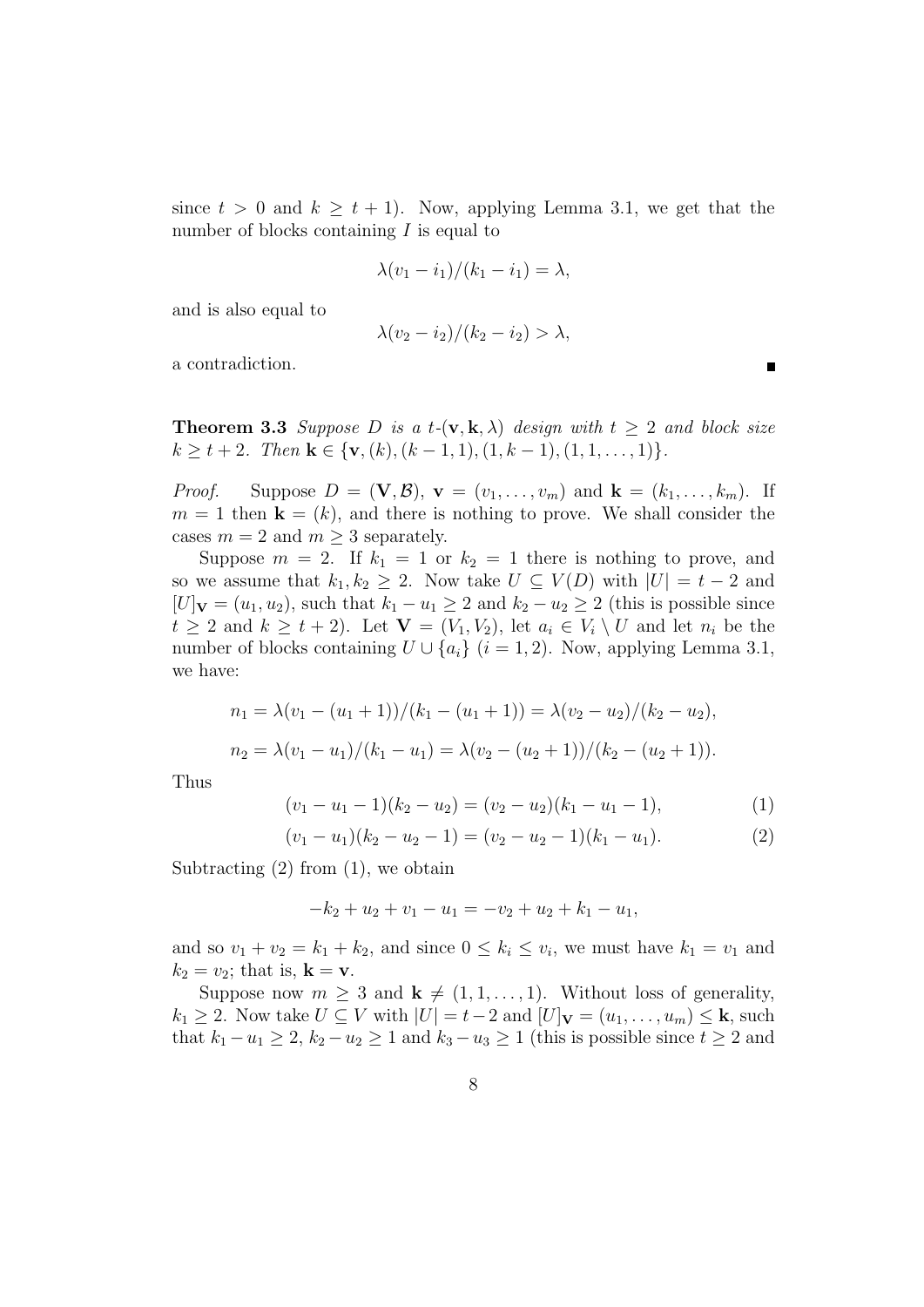$k \geq t+2$ ). Let  $\mathbf{V} = (V_1, \ldots, V_m)$ , let  $a_i \in V_i \setminus U$  and let  $n_i$  be the number of blocks containing  $U \cup \{a_i\}$  (i = 1, 2, 3). Now, applying Lemma 3.1, we have:

$$
n_1 = \lambda (v_1 - (u_1 + 1))/(k_1 - (u_1 + 1)) = \lambda (v_2 - u_2)/(k_2 - u_2),
$$
  

$$
n_3 = \lambda (v_1 - u_1)/(k_1 - u_1) = \lambda (v_2 - u_2)/(k_2 - u_2).
$$

Thus  $n_1 = n_3$ , and so

$$
(v_1 - u_1 - 1)(k_1 - u_1) = (v_1 - u_1)(k_1 - u_1 - 1).
$$

From this we obtain  $-k_1 + u_1 = -v_1 + u_1$ , and so  $v_1 = k_1$ . By Lemma 3.2, we have  $\mathbf{k} = \mathbf{v}$ , and the proof is complete.  $\blacksquare$ 

We remark that the block multiset of a  $t-(\mathbf{v}, \mathbf{k}, \lambda)$  design with  $\mathbf{k} = \mathbf{v}$ consists of the complete point-set repeated  $\lambda$  times. A  $t$ -(**v**, **k**,  $\lambda$ ) design with  $k = (k - 1, 1)$  (or  $(1, k - 1)$ ) and  $k > t > 0$  is more interesting. In such a design, the point set is the disjoint union of a  $v_1$ -set  $V_1$  and a  $v_2$ -set  $V_2$ , a block consists of a  $(k-1)$ -subset of  $V_1$ , together with a "label" from  $V_2$ . Restricting the blocks to  $V_1$ , we get a  $t-(v_1, k-1, \lambda)$  design, and the labels from  $V_2$  define a partition of this t-design into  $(t-1)-(v_1, k-1, \lambda)$  designs.

We additionally remark that the preceding theorem says nothing about the interesting case of  $t-(\mathbf{v}, \mathbf{k}, \lambda)$  designs with block size  $k = t + 1$ . Many interesting examples of such designs, with small  $t$  and  $k$ , are studied in [1].

# 4 Intersection numbers of order  $r$  for generalised t-designs

Mendelsohn [8] introduced the concept of intersection numbers of order r for a t-design, with respect to a block of that design, and showed that these intersection numbers satisfy a certain system of integer linear equations. The concept of intersection numbers of order  $r$ , and Mendelsohn's equations, have since been generalised and applied to block designs which are not necessarily t-designs and to graphs (see  $[12, 2, 11]$ ).

In this section we provide another generalisation of intersection numbers of order r and the equations they satisfy, this time in a way appropriate for generalised t-designs.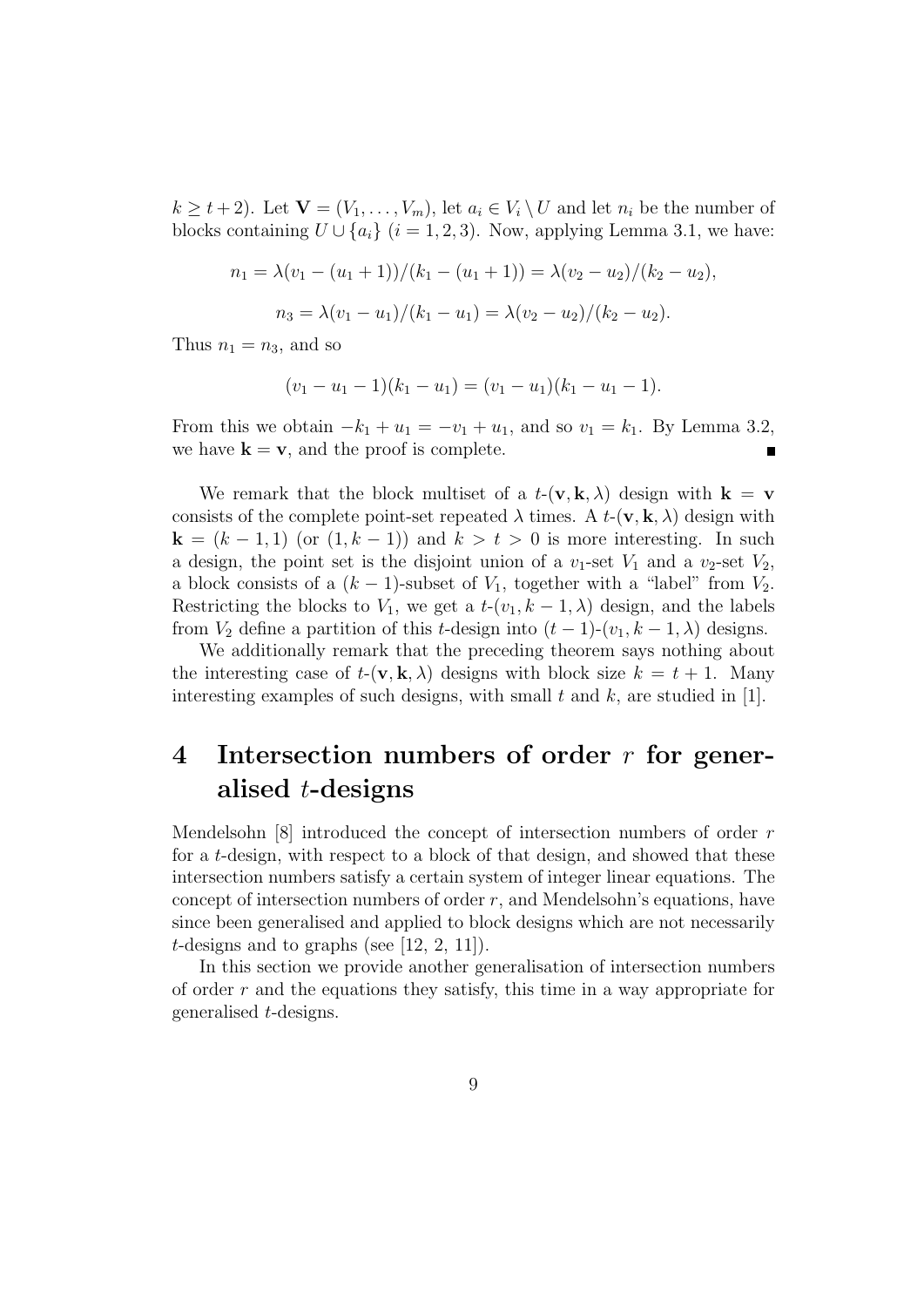Let  $D = (\mathbf{V}, \mathcal{B})$  be a generalised t-design, with  $\mathcal{B} = [B_1, \ldots, B_b]$ , and let  $S \subseteq V(D)$  with  $|S| \geq t$  and  $\mathbf{s} := [S]_{\mathbf{V}}$ . Further, let i be a tuple of nonnegative integers with  $i \leq s$ . Then for r a positive integer, the *i*-th *intersec*tion number of order r, with respect to S, denoted  $n_i^{(r)}$  $\binom{r}{\mathbf{i}}(S)$  (or  $n_{\mathbf{i}}^{(r)}$  $i^{(r)}(D, S)$ , is defined to be the number of r-subsets R of  $\{1, \ldots, b\}$ , such that  $\cap_{i \in R} B_i \cap S$ has V-height i. In particular,  $n_i^{(1)}$  $i^{(1)}(S)$  is the number of blocks B of D (counting repeats), such that  $[B \cap S]_{\mathbf{V}} = \mathbf{i}$ .

**Theorem 4.1** Let  $D = (\mathbf{V}, [B_1, \ldots, B_b])$  be a generalised t-design, and let all heights be with respect to V. Let  $S \subseteq V(D)$  with  $s := |S| \geq t$  and let r be a positive integer. Then for each tuple j of non-negative integers such that  $|\mathbf{j}| \leq t$  and  $\mathbf{j} \leq \mathbf{s} := [S]$ , we have:

$$
\sum_{\mathbf{j}\leq\mathbf{i}\leq\mathbf{s}}\binom{\mathbf{i}}{\mathbf{j}}n_{\mathbf{i}}^{(r)}(S)=\binom{\mathbf{s}}{\mathbf{j}}\binom{\lambda_{\mathbf{j}}}{r}
$$

(where  $\lambda_j$  is the number of blocks containing a point-subset of height j).

*Proof.* Let j be a tuple of non-negative integers with  $|j| \leq t$  and  $j \leq s$ , and count in two ways the number  $N_j$  of ordered pairs  $(R, J)$ , such that R is an r-subset of  $\{1, \ldots, b\}$  and J is a subset, of height **j**, of both S and  $\cap_{i \in R} B_i$ .

Now each subset J of S with  $[J] = \mathbf{j}$  contributes exactly  $\begin{pmatrix} \lambda_j \\ r \end{pmatrix}$ r pairs of the form  $(*, J)$  to  $N_j$ , and so

$$
N_{\mathbf{j}} = \sum_{J \subseteq S, [J] = \mathbf{j}} {\lambda_{\mathbf{j}} \choose r} = {\mathbf{s} \choose \mathbf{j}} {\lambda_{\mathbf{j}} \choose r}.
$$

On the other hand, each r-subset R of  $\{1, \ldots, b\}$  contributes exactly

$$
\begin{pmatrix}\n[\bigcap_{i \in R} B_i \cap S]\n\end{pmatrix}
$$

pairs of the form  $(R, *)$  to  $N_j$ , and so

$$
N_{\mathbf{j}} = \sum_{R \subseteq \{1,\ldots,b\}, |R|=r} \binom{[\bigcap_{i \in R} B_i \cap S]}{\mathbf{j}} = \sum_{\mathbf{j} \leq \mathbf{i} \leq \mathbf{s}} \binom{\mathbf{i}}{\mathbf{j}} n_{\mathbf{i}}^{(r)}(S).
$$

Hence the result.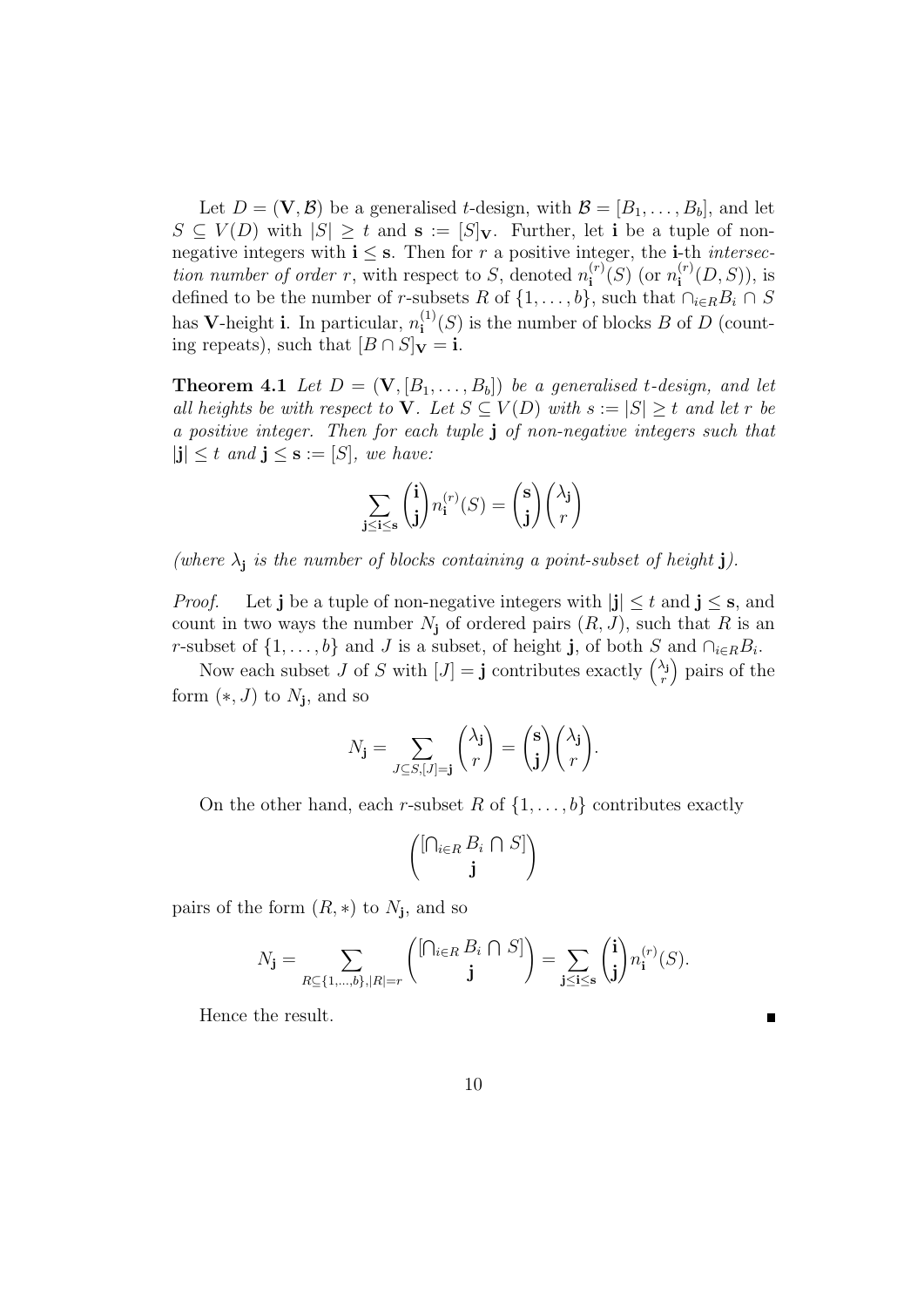We remark that this result is proved for the case when  $D$  is a t-design and S is a block in [8], and in general for t-designs in [12]. A different generalisation to graphs and general block designs is given in [11] (from which we have adapted our proof of Theorem 4.1).

**Example 3** Let  $D = (\mathbf{V}, \mathcal{B})$  be any 2- $((6, 10), (3, 4), (\lambda_{(0,2)}) = 4, \lambda_{(1,1)} =$  $(6, \lambda_{(2,0)} = 6)$  design. We apply our generalisation of Mendelsohn's equations in the case  $r = 1$  to obtain some information about the V-heights of intersections of blocks of D.

Let B be a block of D,  $\mathbf{k} := [B]_{\mathbf{V}} = (3, 4)$ , and let  $n_{\mathbf{i}} := n_{\mathbf{i}}^{(1)}$  $f_{\mathbf{i}}^{(1)}(B)$  for the (twenty) non-negative integer tuples  $i \leq k$ . Then the following six linear equations hold:

$$
\sum_{\mathbf{j}\leq\mathbf{i}\leq\mathbf{k}}\binom{\mathbf{i}}{\mathbf{j}}n_{\mathbf{i}}=\binom{\mathbf{k}}{\mathbf{j}}\lambda_{\mathbf{j}}\quad\text{for}\quad\mathbf{j}\in\{(0,0),(0,1),(0,2),(1,0),(1,1),(2,0)\},\tag{3}
$$

together with the inequalities:

$$
n_{\mathbf{i}} \ge 0 \quad \text{for } \quad \mathbf{i} < \mathbf{k}, \quad \text{and} \quad n_{\mathbf{k}} \ge 1. \tag{4}
$$

Now the system consisting of all the linear constraints in (3) and (4) can be studied using exact linear or integer programming methods, which in particular can be used to obtain upper and lower bounds on each  $n_i$ . Here we make use of the exact linear programming package simplex in the computer algebra system Maple [4].

For example, given the linear constraints in (3) and (4), the function maximize of the simplex package tells us that  $n_{(3,4)} \leq 9/5$  in any solution to these constraints with rational  $n_i$ , and so  $n_{(3,4)} \leq 1$  in any solution with integer  $n_i$ , and so D cannot have repeated blocks. Similarly, the minimize function of simplex tells us that  $n_{(1,2)} \geq 2$  in any solution with rational  $n_i$ , and so each block B of D must intersect at least two blocks in a subset of **V**-height  $(1, 2)$ . Furthermore, after adding to  $(3)$  and  $(4)$  the two constraints  $n_{(1,4)} \geq 1$  and  $n_{(2,3)} \geq 1$ , the simplex package function feasible informs us that there are no solutions with rational  $n_i$  (and hence none with integer  $n_i$ ). This tells us that in D, there can be no blocks  $B, X, Y$ , with  $B \cap X$  having **V**-height (1, 4) and  $B ∩ Y$  having **V**-height (2, 3).

Finally, we remark that, as well as our generalisation of Mendelsohn's equations, the block intersection polynomial techniques of Cameron and Soicher  $[2, 11]$  can also be used to study generalised t-designs with given parameters.